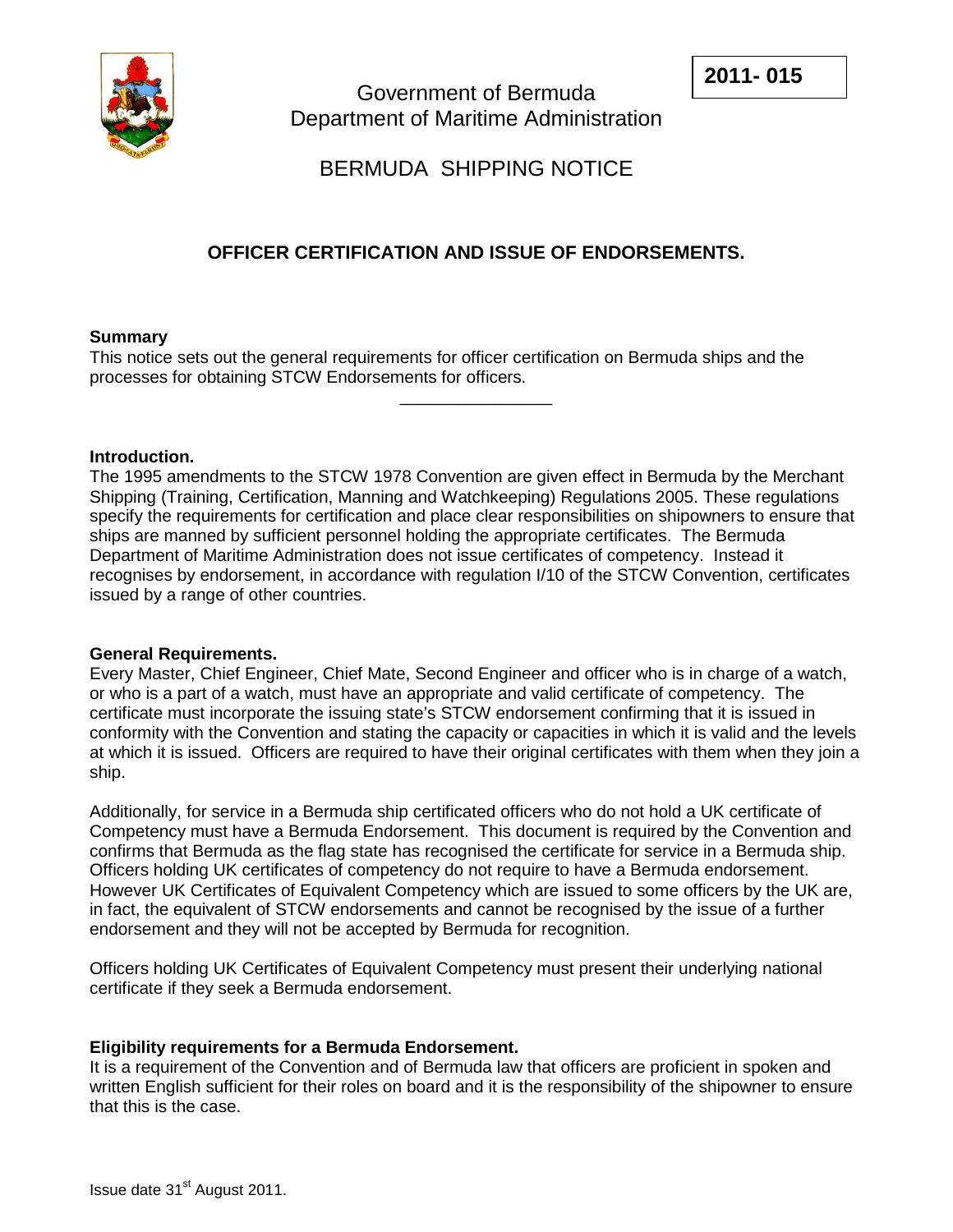The application for an endorsement contains a statement to this effect that must be signed by the shipowner or his representative.

Officers serving in management roles (Master, Chief mate, Chief Engineer, and Second Engineer) also need to have a knowledge of Bermuda legal requirements and administrative procedures. It is the responsibility of the shipowner, or his representative, to ensure that this requirement is met and the declaration on the application for an endorsement also contains a note to this effect.

Some countries include the function "Radiocommunications" in the set of functions included in the STCW endorsement part of the certificate of competency. This will always be at the operational level. Some countries issue a separate GMDSS certificate with an STCW endorsement showing "Radiocommunications" at the operational level. When the radio function is included in a separate certificate then a copy of this will need to be included in the application for a Bermuda endorsement.

The Bermuda endorsement will include the function "radiocommunications" with the other functions.

#### **Endorsements for service in specialised ships.**

Officers who are required to serve in tankers (oil, gas or chemical) are required by the Convention (Chapter V) to hold an appropriate certificate issued by the certificate issuing state to demonstrate that they have completed the requisite training.

Bermuda endorsements issued to officers whose certificate of competency is accompanied by a correct certificate (or by an endorsement on their certificate of competency) showing an eligibility for service in tankers will have the same eligibility shown on their Bermuda endorsement.

Officers who are to serve in passenger ships are required to have completed a range of training required by STCW Chapter V but in these cases they require only to have documentary evidence of having completed the training and it is the responsibility of the shipowner to ensure that the officers concerned have the appropriate evidence and that it is available when the officers are on board. It can be asked for by Port State Control officers. The eligibility for passenger ships will not be shown on the Bermuda endorsement.

#### **Validity of Endorsements**

Bermuda endorsements will normally be issued to the same expiry date as the STCW endorsement issued as part of the officer's underlying certificate of competency. However the Administration has the right to issue shorter term endorsement in any particular case if it chooses.

The maximum period of validity of any Bermuda endorsement is therefore 5 years and on its expiry the shipowner or manager will have to apply for a new endorsement. There is no facility for extending endorsements.

A valid Bermuda endorsement may be used in the capacity stated on it, or in a lower capacity, in any Bermuda ship subject to any limitations that are stated on it.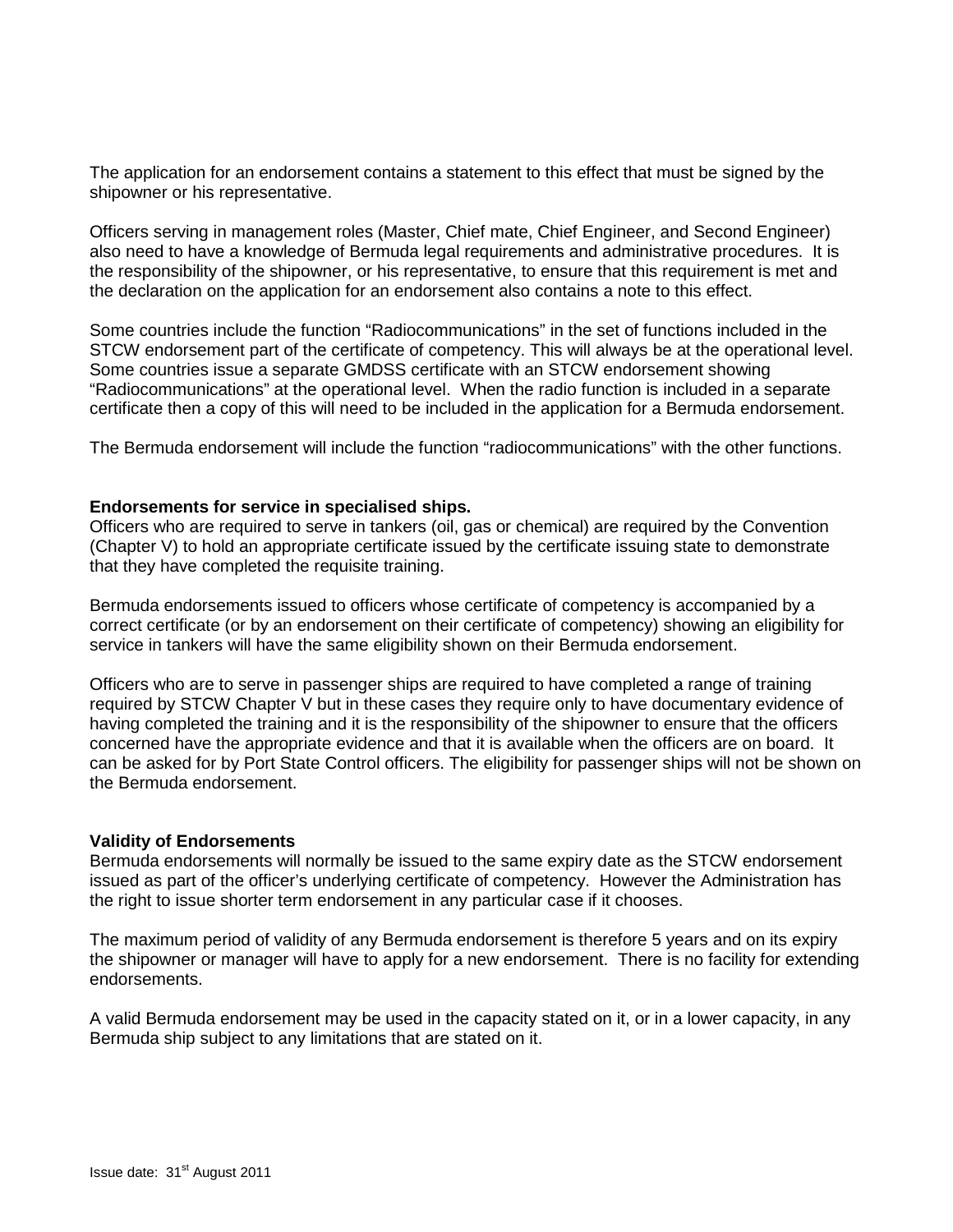# **Application for an endorsement.**

Applications are only accepted from the shipowner or the ship manager or (where the details have been forwarded to the Administration) the shipowner's contracted crew manager. Applications from individuals are not accepted.

In cases where an officer has obtained a higher grade of certificate and requires a new endorsement to reflect the new qualification and in cases where an endorsement has expired it will not be necessary to return the old endorsement to the Administration. It should be destroyed by the holder on receipt of the new document.

# **Procedure for making an application.**

The Convention requires that every officer holding a certificate of competency not issued by the flag state must have a flag state endorsement. However in order to allow time for the applications to be processed the Convention allows for evidence of the application having been made to be available on board and accepted for a maximum of three months before the actual endorsement document reaches the ship.

Bermuda follows this procedure and the Maritime Administration will issue electronically a statement immediately on receipt of a valid application confirming that the application has been made and that the process for issue of an endorsement has been started. This statement fulfils the requirements of the Convention and will serve as evidence of a valid application for up to three months.

The three month period is ample time for the application to be processed and for the final endorsement document to be sent to the ship.

The process for an endorsement application should be:

- 1. Complete the application form. (available on the Administration website) The application form can be completed electronically, and is in a WORD format. Save the completed application form.
- 2. Print off page three of the application form and attach the officer's photograph and have the officer place his signature in the space provided. Then sign the declaration if this is correct and make a clear scan of this page.
- 3. Make good copies of the officer's supporting documentation:
	- a. Certificate of competency ensuring that the national STCW endorsement is also copied.
	- b. Any certificates attesting to training in tankers as necessary,
	- c. The officer's GMDSS certificate where this is issued as a separate document.
	- d. The officer's passport or national ID card,
	- e. Any previous Bermuda endorsement where one has been issued.

4. Check that all the necessary data is correctly included through the checklist on page 2 of the application.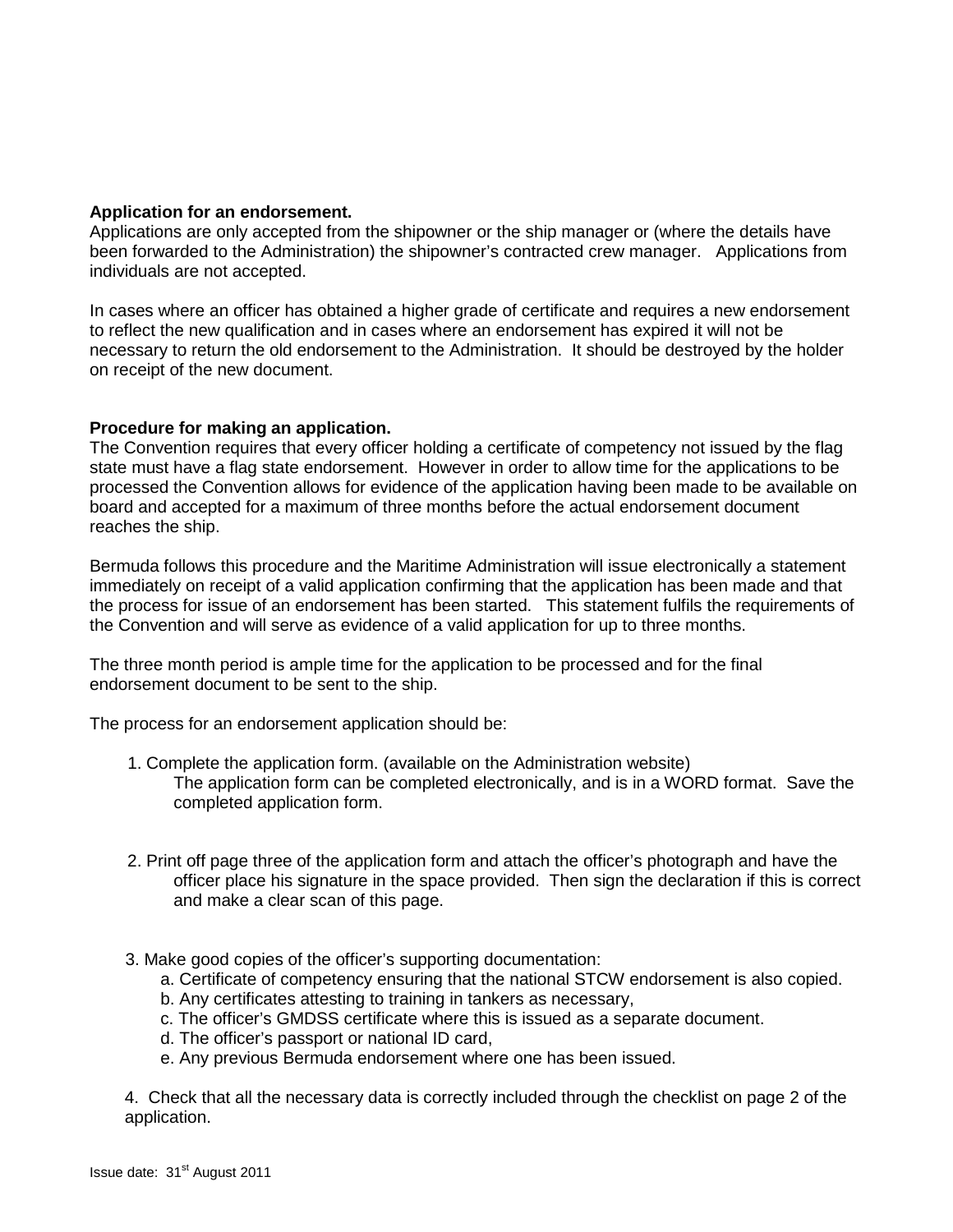5. Send all three pages of the completed application form as a "Word" document plus the scanned copy of page three plus scans of the supporting documents by email with a header in the format STCW Endorsement application *(name of seafarer)* to;

endorsements.bermudashipping@gov.bm

6. On receipt the application will be checked and if correct the first page of the application, which forms the statement from the Administration confirming receipt will be signed, stamped, scanned and emailed back.

# **Countries whose certificates of competency are accepted.**

The current list of countries whose certificates of competency are accepted by Bermuda is attached as Appendix 1 to this Notice.